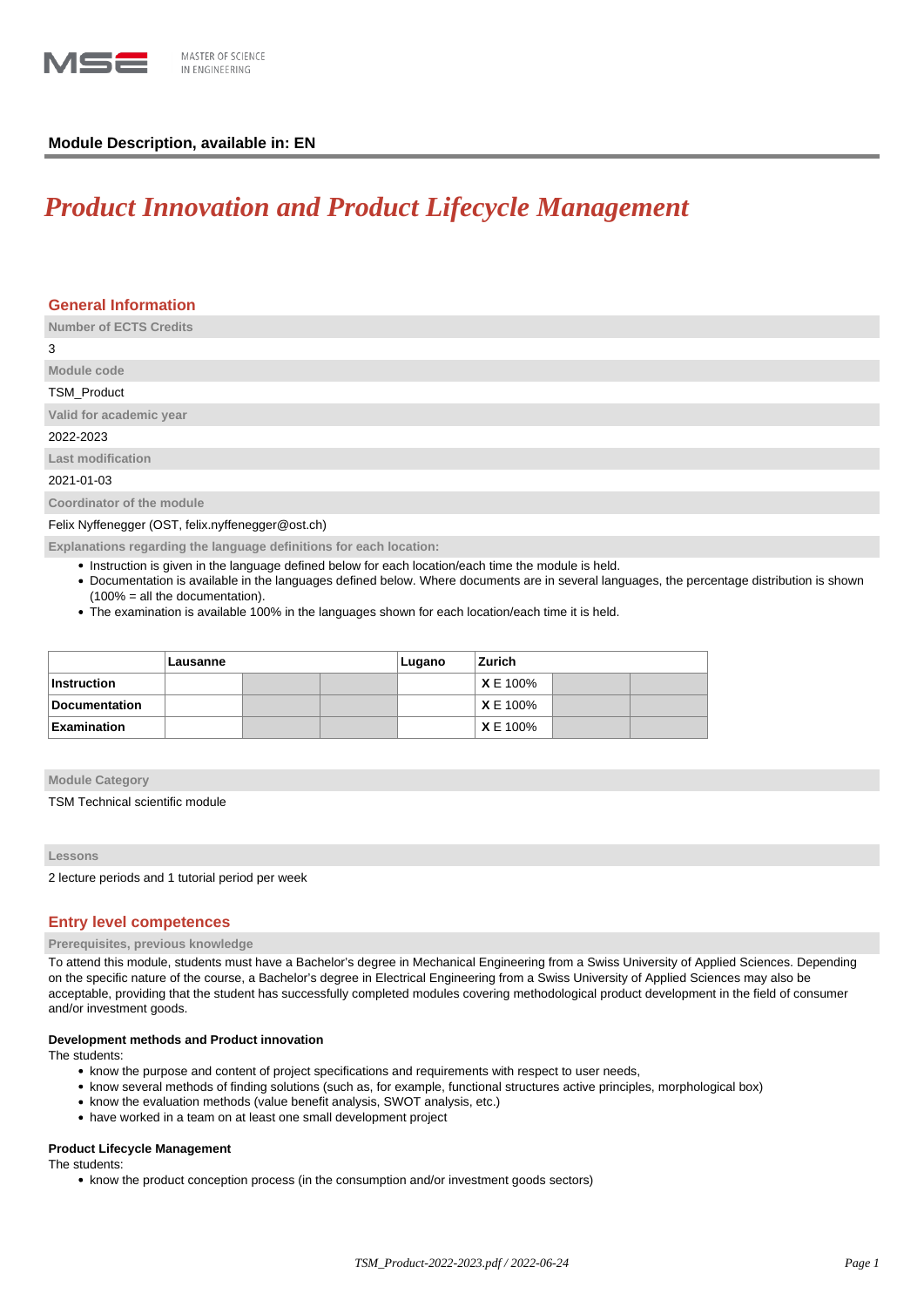- know the meaning and purpose of product structures
- have experience in the application of a 3D CAX system (Master Model Approach) or have worked with complex-structured data in other applications

# **Brief course description of module objectives and content**

Students become acquainted with the product innovation process and its strategic importance for enterprises. They recognize the relationship between the **product innovation** process and the **product development** process. Students will get to know and train typical methods of both processes and will gain deeper knowledge of the subject by doing "hands-on"-project work.

In **Product Lifecycle Management** (PLM), product innovation and development deal with in the context of the entire product lifecycle. The course will focus on the information flow across an industrial enterprise from data considering its organization (local, global), the processes (engineering, sales, manufacturing, purchasing, service), the product characteristics and the different IT tools (CAX, PLM, ERP). Aspects such as product structures, product variants, and release and change processes are important components of PLM. In team and project work, students will solve real life problems in a "laboratory environment".

# **Aims, content, methods**

**Learning objectives and acquired competencies**

## **Students**

- know the importance of innovation for enterprises.
- understand the integration of technological product innovation and product development in business processes within enterprises,
- possess an in-depth knowledge of the product innovation process (processes, methods, and tools),
- can correctly apply methods and tools in the innovation process according to the situation,
- know the importance of PLM in enterprises,
- possess an in-depth knowledge of the product conception process,
- possess an in-depth knowledge concerning product structure and product variants (serial and plant production) and can apply these in concrete examples,
- know the relationship between the most important data generation systems and management systems of technological product data,
- know the impact of design decisions and design data for all subsequent processes in an enterprise,
- understand the role of product information and its relationship with industry 4.0,
- can define the most important workflows in concrete application in the product conception stage (as an essential condition for the operation of a PLM system).

## **Contents of module with emphasis on teaching content**

The module comprises the two main subject areas: "Development methods and product innovation" and "Product lifecycle management".

The two areas have been divided up into a total of 14 courses, which are listed below. The individual courses all have roughly the same weighting. A "convergence phase" of approximately two lessons is provided for in each area.

### **Development Methods and Product Innovation**

- TRIZ/ TIPS (Theory of inventive problem solving): The importance of task formulation, the ideal machine, matrix of contradiction matrix, procedural principles, substance-field analysis, the evolution of technical systems
	- Innovation strength
	- Classical methods VDI 2221, 2222, 2206
	- Product innovation process
	- Strategic product planning: potential planning, product planning, business planning, strategic control
	- Integrative product development
	- Virtual product development tools for components, machines, and manufacturing plants: 3D CAX systems, digital mock-up, model building, model analysis, production (process) planning, product data technology

#### **Product Lifecycle Management**

- Basic principles: Product model, Product Data Management (PDM), Product Lifecycle Management (PLM)
- Product conception process: Business processes, data-process relationship, from the idea to waste disposal
- Product structures: Variant management, product configuration, material master data, product description data
- Lifecycle: Lifecycles of individual data objects, status of objects
- Release processes and change management
- Data models and authorizations
- Advanced topics of product lifecycle management (industry 4.0)

## **Teaching and learning methods**

- Ex-cathedra teaching
- Project-oriented work in the form of group work during the students' self-study hours (students will be assisted through Moodle, presentations, etc.)

## **Literature**

#### **Development methods and product innovation**

**German**: Pahl, G.; Beitz, W.; Feldhusen, J.; Grote, K.-H.: "Pahl/Beitz. Konstruktionslehre. Grundlagen erfolgreicher Produktentwicklung.